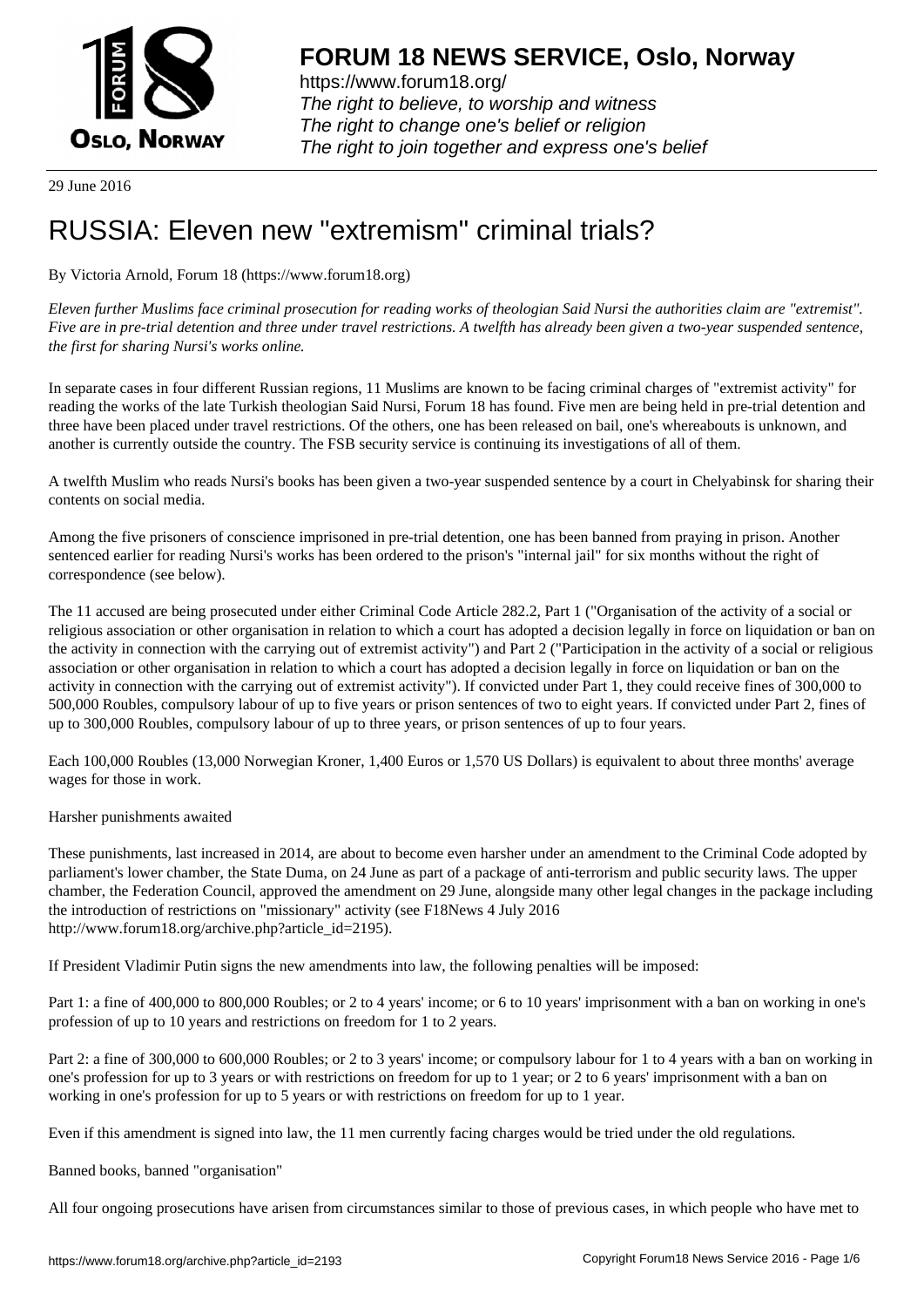in Russia deny exists. They are then charged under Criminal Code Article 282.2, either under Part 1 ("Organisation of the activity of a social or religious association or other organisation in relation to which a court has adopted a decision legally in force on liquidation or ban on the activity in connection with the carrying out of extremist activity") and Part 2 ("Participation in the activity of a social or religious association or other organisation in relation to which a court has adopted a decision legally in force on liquidation or ban on the activity in connection with the carrying out of extremist activity").

Nothing in Nursi's writings appears to advocate hatred, violence, or the violation of any human right. Despite this, numerous Russian lower courts have ruled that various Russian translations of his works (and of some other Islamic and Jehovah's Witness texts) are "extremist", and have had them added to the Justice Ministry's Federal List of Extremist Materials (see F18News 27 July 2015 http://www.forum18.org/archive.php?article\_id=2084).

Sharing such "extremist" texts, even in homes, can render those involved liable to criminal and administrative prosecution (see Forum 18's "extremism" Russia religious freedom survey http://www.forum18.org/Archive.php?article\_id=1724).

The grounds for Russia's ongoing nationwide campaign against readers of Nursi's works are obscure, with quite different reasons offered for banning Nursi writings and "Nurdzhular" in different contexts. The primary cause, however, appears to be state opposition to "foreign" spiritual and cultural influence (see F18News 5 March 2013 http://www.forum18.org/archive.php?article\_id=1811).

Little or no reasoning is given in the court decisions which have added Nursi's works to the Federal List, Forum 18 notes. Among the few specific instances of "extremism" cited, for example, are Nursi's descriptions of non-Muslims as "frivolous", "philosophers" and "empty-talkers" (see eg. F18News 5 March 2013 http://www.forum18.org/Archive.php?article\_id=1811). The freedom to criticise any religious or non-religious belief is, however, a central part of freedom of religion and belief.

Financial penalties even if not convicted

The names of nine of the 11 Muslims awaiting trial currently appear on the list of "terrorists and extremists" maintained by the Federal Financial Monitoring Service (Rosfinmonitoring), whose assets banks are obliged to freeze. From 30 January 2014 the law has been relaxed to allow small transactions not exceeding 10,000 Roubles per month.

Yakov Tselyuk, convicted in Chelyabinsk (see below), has also been added to the list.

Forum 18 notes that the list appears to violate the presumption of innocence by including individuals not convicted of terrorism or "extremism". It also fails to distinguish clearly between those suspected or convicted of terrorism and of "extremism".

Suspended sentence for sharing Nursi online

In what appears to be the first criminal conviction for sharing Nursi's writings on the internet, a 31-year-old resident of Chelyabinsk in Siberia received a two-year suspended prison sentence at the city's Soviet District Court on 18 May.

Judge Aleksandr Zimin found Yakov Tselyuk guilty under Criminal Code Article 282.2, Part 2 ("Participation in the activity of a social or religious association or other organisation in relation to which a court has adopted a decision legally in force on liquidation or ban on the activity in connection with the carrying out of extremist activity"), of distributing audiobook versions of Nursi's works on the VKontakte social network between November 2012 and February 2013. According to a 19 May statement by the Chelyabinsk Regional Prosecutor's Office, this activity was aimed at "the involvement of new members in the religious organisation from among social network users through persuasion, offering reading materials and promoting activities of 'Nurdzhular'".

The telephone at the Regional Prosecutor's Office went unanswered when Forum 18 called on 29 June to ask why Tselyuk's actions had been considered a criminal offence.

Despite avoiding incarceration, Tselyuk will be on probation for two years and under restriction of freedom for one year. No written verdict has been made available, but according to Article 53 of the Criminal Code, these limitations mean that Tselyuk may not be able to leave Chelyabinsk, participate in or go near large public events, or move house or change his place of work (without the agreement of the relevant state authorities). During the one-year term, he will have to register with the authorities between one and four times every month.

If Tselyuk does not abide by these terms, the court may order that he be imprisoned or sentenced to compulsory labour for a period of one day for every two days of the period of restriction of freedom.

# Krasnoyarsk

In Krasnoyarsk, 37-year-old Andrei Dedkov is undergoing his third criminal investigation in six years for alleged involvement in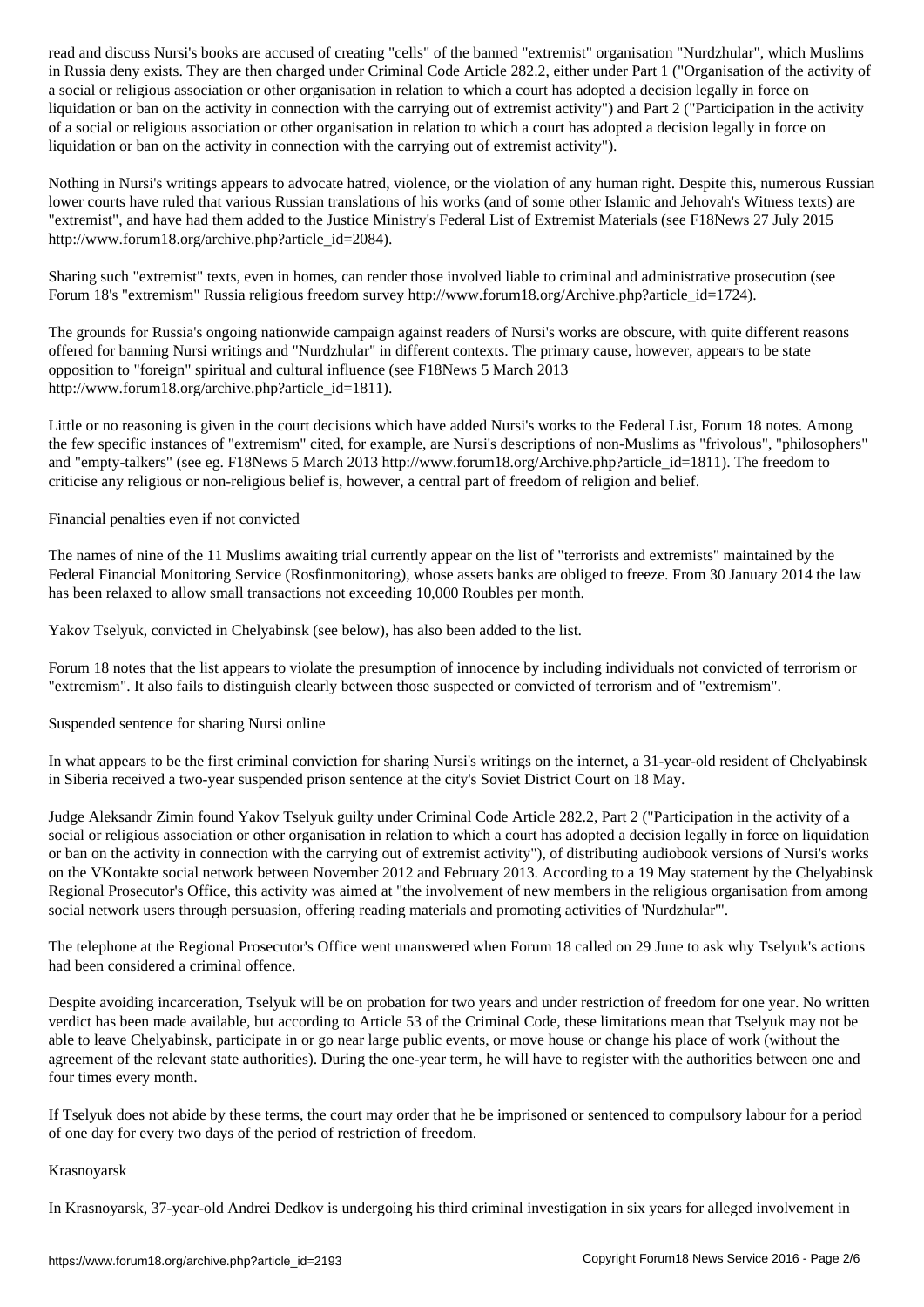Dedkov was arrested on 13 March while travelling to Kazakhstan, and later charged under Criminal Code Article 282.2, Part 1 ("Organisation of the activity of a social or religious association or other organisation in relation to which a court has adopted a decision legally in force on liquidation or ban on the activity in connection with the carrying out of extremist activity"), with organising a "cell" of "Nurdzhular" adherents. His pre-trial detention has been extended until 13 July.

In jail, Dedkov is "moved from room to room", a fellow Muslim who also reads Nursi's works told Forum 18 on 22 June, and is "not allowed to perform morning or evening prayers, on the grounds that this is a violation of internal regulations". He added that Dedkov's case has already had three investigators and is now the responsibility of a fourth, but that no investigative work is being done and nobody is being summoned for questioning. It therefore remains unknown when the case will come to trial.

Forum 18 called the jail in Krasnoyarsk on 28 June and asked why Dedkov was not being permitted to pray. A spokeswoman said she could not answer this question and advised Forum 18 to contact the prison director, Colonel Ivan Kakoulin, by post.

Dedkov's prison address is:

660075 Krasnoyarskaya Oblast

Krasnoyarsk

ulitsa Respubliki 72

Sledstvenny Izolyator No. 1

Another Krasnoyarsk Muslim, 22-year-old Andrei Rekst, was charged on 21 March under Criminal Code Article 282.2, Part 2 ("Participation in the activity of a social or religious association or other organisation in relation to which a court has adopted a decision legally in force on liquidation or ban on the activity in connection with the carrying out of extremist activity"), the Moscow-based human rights group Memorial noted. He was released on bail 48 hours after he was arrested with Dedkov.

Forum 18 wrote to the Krasnoyarsk FSB on 6 April to enquire when the case is likely to come to court and why Dedkov was considered dangerous. Forum 18 had received no reply as of the end of the Krasnoyarsk working day of 29 June.

Dedkov was first prosecuted for reading Nursi's works in 2010, but the case against him and three fellow Muslims – Aleksei Gerasimov, Yevgeny Petry and Fizuli Askarov – ran out of time in February 2012 (see F18News 5 March 2012 http://www.forum18.org/archive.php?article\_id=1675).

Dedkov then faced identical charges in 2014-5, and was convicted alongside Aleksei Kuzmenko on 18 December 2015 at Soviet District Court (see F18News 21 January 2016 http://www.forum18.org/archive.php?article\_id=2141). They were fined 150,000 Roubles and 100,000 Roubles respectively. On 26 January 2016, Krasnoyarsk Regional Court upheld Dedkov and Kuzmenko's convictions but waived their fines as the two-year statute of limitations had expired by the time their appeal was heard.

# Blagoveshchensk

Yevgeny Kim's conditions in pre-trial detention in Blagoveshchensk are "tolerable", his friend Anton Starodubtsev told Forum 18 on 25 June. Kim, 41, was arrested on suspicion of involvement in "Nurdzhular" in December 2015. His detention period was extended by court order until 27 June. Forum 18 has been unable to find out if this has been extended further.

Starodubtsev himself, previously involved in the case only as a witness, has now also been charged under Criminal Code Article 282.2, Part 2 ("Participation in the activity of a social or religious association or other organisation in relation to which a court has adopted a decision legally in force on liquidation or ban on the activity in connection with the carrying out of extremist activity").

The address of Blagoveshchensk's Investigation Prison, where Forum 18 believes Kim to be detained, is:

675007 Amurskaya Oblast

Blagoveshchensk

Seryshevsky pereulok 55

Sledstvenny Izolyator No. 1

Kim, Starodubtsev, and several of their friends were detained and interrogated after an armed unit of the FSB raided Kim's flat on 26 December 2015, during a gathering to celebrate the birthday of the Muslim Prophet Mohammed (see F18News 21 January 2016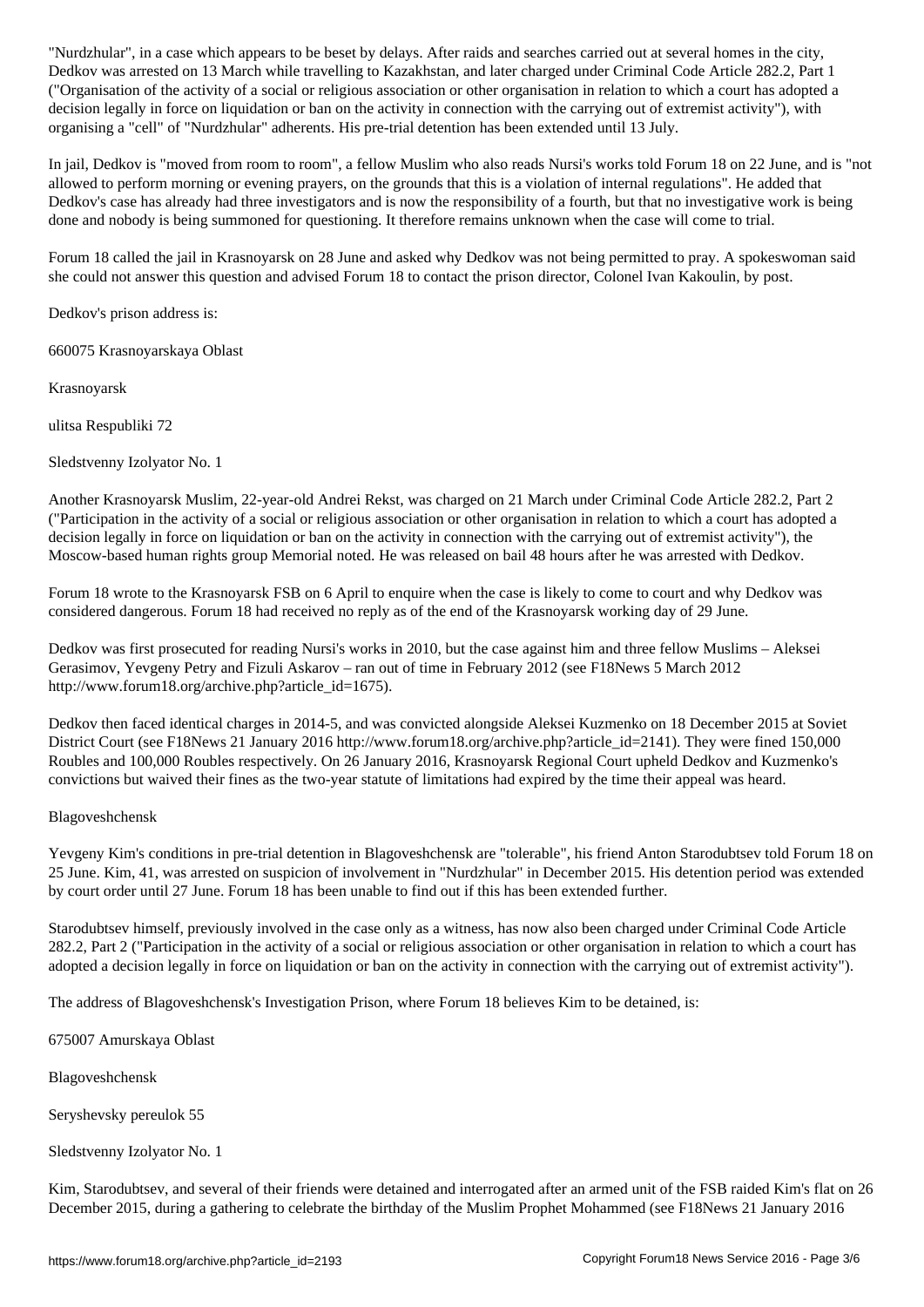Starodubtsev has since complained of the treatment they received during both arrest and questioning, including threats and attempted blackmail, and has categorically denied any involvement in extremist activity, (see F18News 11 April 2016 http://www.forum18.org/archive.php?article\_id=2166).

### Novosibirsk

Imam Komil Odilov, charged for the second time with organising "extremist" activity for reading Nursi's works, also remains in pre-trial detention. This was most recently renewed for two months until 2 August (making a total of eight months since his arrest), Ilhom Merazhov, a fellow imam who has been following the case, told Forum 18 on 30 May.

Odilov's prison address is:

630010 Novosibirskaya Oblast

Novosibirsk

ulitsa Karavayeva 1

Sledstvenny Izolyator No. 1

Thirteen people are being held in Odilov's cell with beds for only eight, a fellow Muslim told Forum 18 on 22 June, so "they take turns to sleep". Odilov is also undergoing psychiatric evaluation.

Odilov has been charged under Criminal Code Article 282.2, Part 1 ("Organisation of the activity of a social or religious association or other organisation in relation to which a court has adopted a decision legally in force on liquidation or ban on the activity in connection with the carrying out of extremist activity"). Three other Novosibirsk Muslims – 61-year-old Uralbek Karaguzinov, 18-year-old Mirsultan Nasirov and 28-year-old Timur Atadzhanov – have been charged alongside him under Criminal Code Article 282.2, Part 2 ("Participation in the activity of a social or religious association or other organisation in relation to which a court has adopted a decision legally in force on liquidation or ban on the activity in connection with the carrying out of extremist activity"). Karaguzinov and Nasirov have been placed under travel restrictions, while Atadzhanov's whereabouts are unknown and he has been added to the federal wanted list.

The men were among nine Muslims originally detained by the FSB at an Azerbaijani cafe in Novosibirsk on the night of 5 December 2015, Vitaly Ponomarev reported for Memorial on 7 April. Most were released the next morning after questioning, but their homes were searched. Copies of Nursi's books were seized from Odilov's flat, along with his computer and phone. He has remained in custody ever since.

#### Dagestan

After multiple FSB raids across the north Caucasian republic of Dagestan in March, three more Muslims who read Nursi's books are awaiting trial in Makhachkala. Two of them – 34-year-old Ziyavdin Dapayev and 34-year-old Sukhrab Kaltuyev – remain in detention, while Kaltuyev's 30-year-old younger brother Artur (also known as Ramazan) is under travel restrictions. Dapayev faces charges under Criminal Code Article 282.2, Part 1 ("Organisation of the activity of a social or religious association or other organisation in relation to which a court has adopted a decision legally in force on liquidation or ban on the activity in connection with the carrying out of extremist activity"). The Kaltuyevs under Criminal Code Article 282.2, Part 2 ("Participation in the activity"). of a social or religious association or other organisation in relation to which a court has adopted a decision legally in force on liquidation or ban on the activity in connection with the carrying out of extremist activity").

"During his arrest, [Sukhrab] Kaltuyev suffered torn ligaments in his hand, although he offered no resistance," a fellow Muslim who reads Nursi's works told Forum 18 on 22 June, adding that Kaltuyev had not been allowed to see a doctor for his injuries.

The raids in four Dagestani cities – Makhachkala, Khasavyurt, Izberbash, and Derbent – resulted in the seizure of hundreds of books, including allegedly "extremist" material, as well as suspects' computers and phones. Fourteen people were arrested, most of whom were later released.

Forum 18 wrote to the FSB's branch in Dagestan on 7 April, asking when the case was likely to come to court and why Muslims who read Nursi's works are considered dangerous. Deputy director of the Dagestan FSB Vyacheslav Nazarov responded on 4 May, confirming only that it had opened a case related to "Nurdzhular" activity on 4 March, and that the preparatory investigation would last two months. "The circumstances and progress of the investigation of a criminal case constitute an investigatory secret, in accordance with which official information will be published upon its completion," Nazarov added.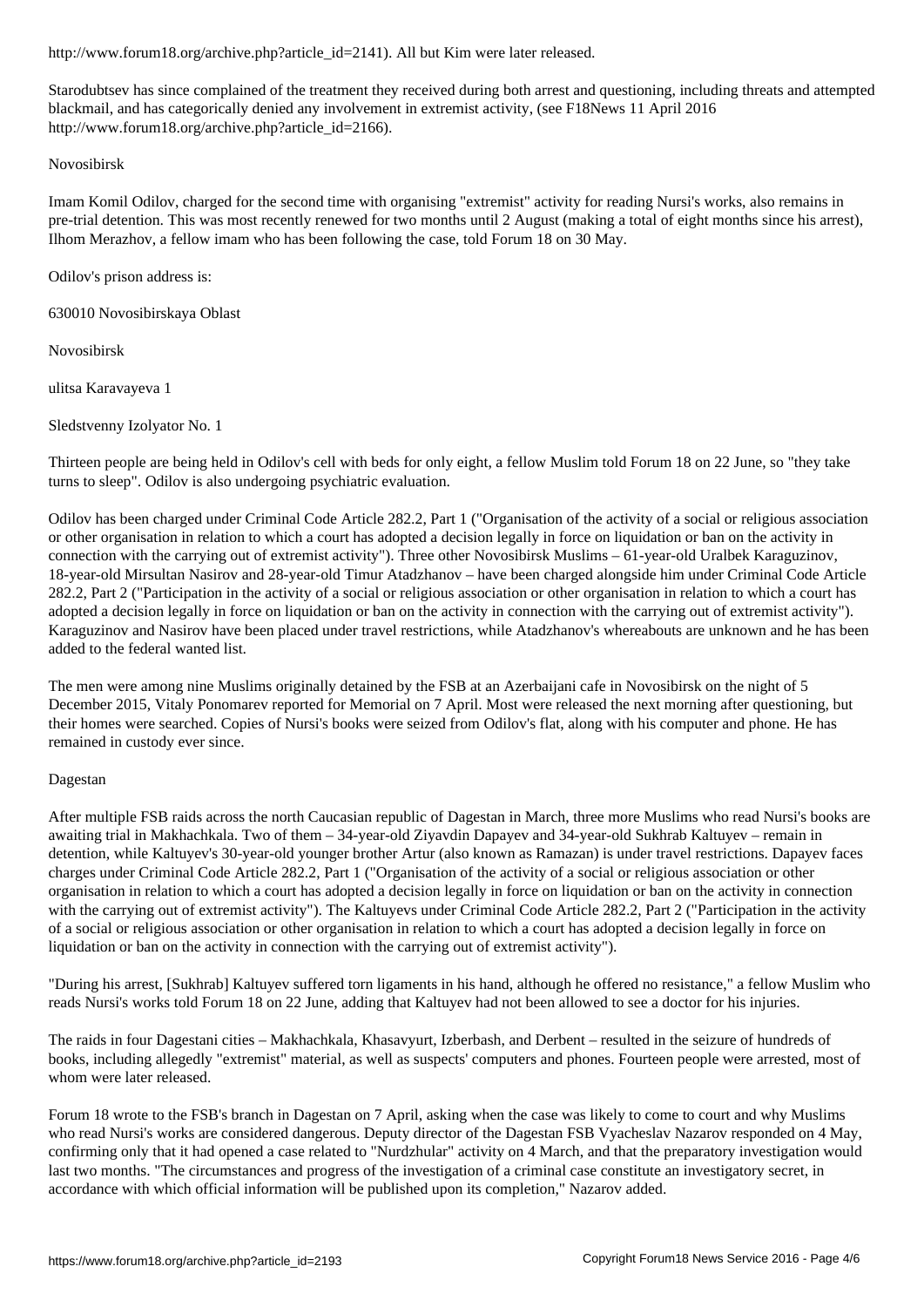367012 Respublika Dagestan

Makhachkala

ulitsa Levina 45

Sledstvenny Izolyator No. 1

Dapayev was previously convicted of "extremist" activity for alleged involvement in Nurdzhular in May 2011 and received a three-year suspended sentence (see F18News 10 October 2011 http://www.forum18.org/archive.php?article\_id=1623).

# Ulyanovsk

The 32-year-old Bagir Kazikhanov, convicted and imprisoned in 2015 for studying Nursi's writings, has been held in the "internal jail" of his labour camp for six months without the right to communication after an inspection by a senior prison official, a fellow Muslim told Forum 18 on 22 June. "It seems that the General asked what he was in prison for, and he didn't like Kazikhanov's answer."

Kazikhanov is incarcerated at Omutninsk in Kirov Region, having been sentenced in February 2015 under Criminal Code Article 282.2, Part 1 ("Organisation of the activity of a social or religious association or other organisation in relation to which a court has adopted a decision legally in force on liquidation or ban on the activity in connection with the carrying out of extremist activity"), to three and a half years' imprisonment. The judge at Ulyanovsk's Lenin District Court found him guilty of setting up a "cell" on instructions of "the steering centre of Nurdzhular". He was the first reader of Nursi's works to receive a jail term since September 2013, and the first to be sentenced under the harsher provisions introduced in February 2014.

Kazilkhanov's prison address is believed to be:

612744 Kirovskaya oblast

Omutninsk

Ul. Trudovikh reservov

Ispravitelnaya koloniya 17

Kazilkhanov's fellow defendants, Stepan Kudryashov and Aleksandr Melentyev, were tried under Criminal Code Article 282.2, Part 2 ("Participation in the activity of a social or religious association or other organisation in relation to which a court has adopted a decision legally in force on liquidation or ban on the activity in connection with the carrying out of extremist activity"), and received suspended sentences of two years and one year and eight months respectively (see F18News 6 March 2015 http://www.forum18.org/archive.php?article\_id=2046).

# Stavropol atheist

The trial in Stavropol of an atheist blogger charged under Article 148, Part 1 of the Criminal Code ("Public actions, expressing obvious disrespect for society and committed with the intention of insulting the religious feelings of believers") has been suspended to allow further expert analysis to be carried out. Viktor Krasnov (known on social media as Viktor Kolosov) is accused of committing this "crime" in two online conversations in the "Overhead in Stavropol" group on the VKontakte social network in autumn 2014.

He is accused of disparaging beliefs held by some Christians. Nevertheless, Krasnov was exercising his internationally-recognised right to freedom of religion or belief (see F18News 3 December 2015 http://www.forum18.org/archive.php?article\_id=2128).

At Krasnov's seventeenth appearance at Magistrate's Court No. 6 on 28 June, Judge Aleksandr Filimonov ordered that psychological and linguistic experts should attempt to ascertain whether it is possible to discern the "communicative purpose" of Krasnov's remarks based only on fragments of text and whether Krasnov's remarks contained language which was abusive towards individuals, beliefs or "attributes of faith" on the grounds of belonging to the Orthodox Church.

It is unknown when the trial will resume. (END)

For more background, see Forum 18's surveys of the general state of freedom of religion or belief in Russia at http://www.forum18.org/Archive.php?article\_id=1722, and of the dramatic decline in religious freedom related to Russia's